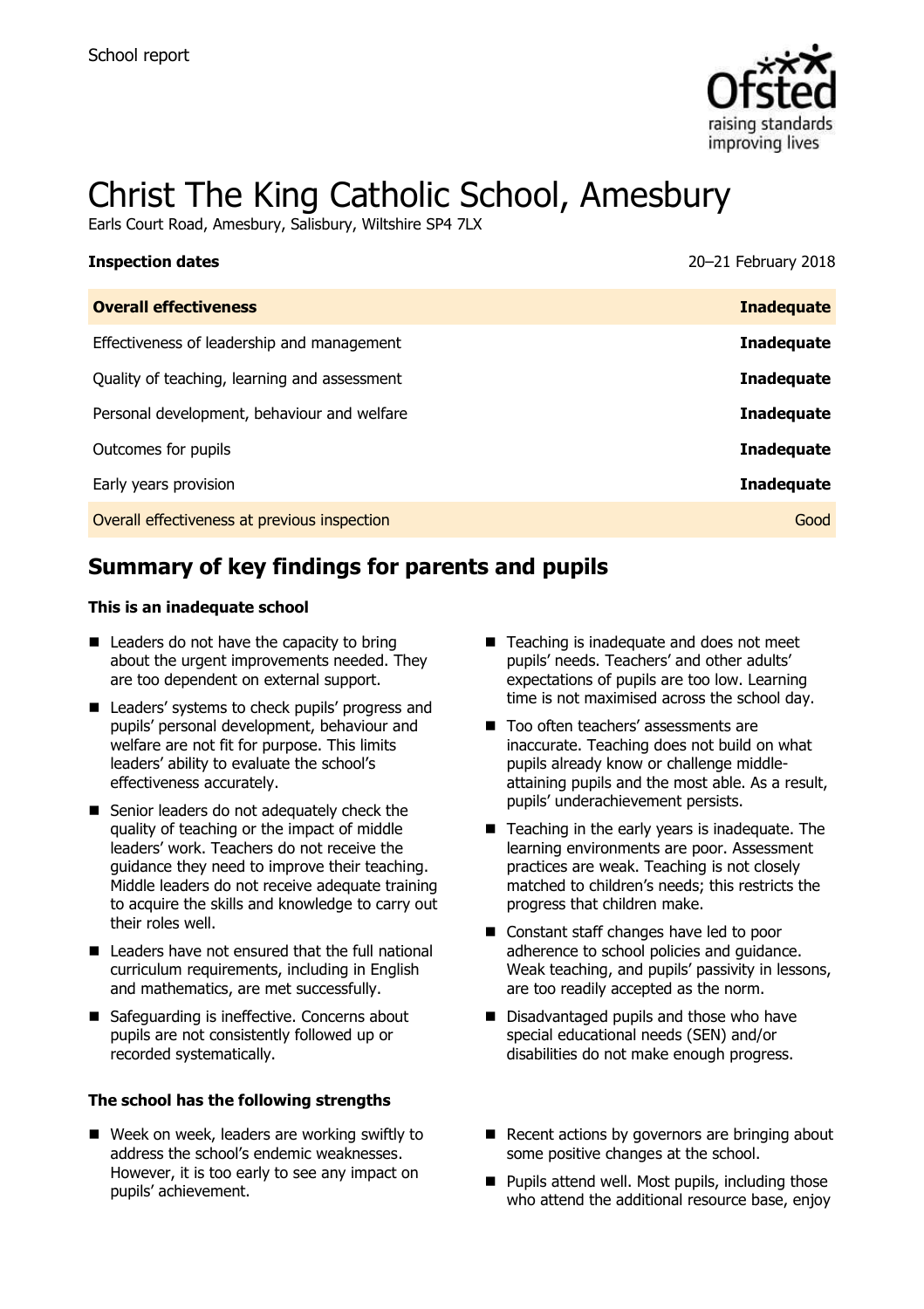

coming to school.

# **Full report**

In accordance with section 44(1) of the Education Act 2005, Her Majesty's Chief Inspector is of the opinion that this school requires special measures because it is failing to give its pupils an acceptable standard of education and the persons responsible for leading, managing or governing the school are not demonstrating the capacity to secure the necessary improvement in the school.

### **What does the school need to do to improve further?**

- Improve the effectiveness of leadership and management by:
	- securing leadership capacity in the school so that leadership is not reliant on external support
	- securing an effective safeguarding culture
	- ensuring that middle leaders receive the training and support they need to meet the requirements of their roles
	- establishing clear systems to check the progress of all groups of pupils so that the measurement of pupils' achievement is accurate
	- ensuring that leaders' checks on teaching are robust and that teachers act on leaders' advice so that pupils who have previously underachieved catch up quickly
	- improving the provision for disadvantaged pupils and pupils who have SEN and/or disabilities, so that these pupils make consistently good progress
	- insisting that teacher assessment is accurate
	- ensuring that curriculum requirements are met, in English, mathematics and across a wide range of subjects
	- ensuring that leaders and governors track pupils' behaviour so that it improves and becomes good.
- Improve the quality of teaching, learning and assessment by ensuring that:
	- teachers have consistently high expectations of what pupils can achieve and challenge middle-attaining and the most able pupils sufficiently
	- teachers plan work that meets pupils' needs in English so that pupils use and apply their reading and writing skills well and make good progress
	- teachers plan work that enables pupils to use and apply their mathematical skills to reason and solve problems proficiently for their age
	- teaching in the early years is consistently good, assessment is accurate and provision inside and outside is consistently good.
- Improve the quality of personal development and welfare urgently by ensuring that:
	- teaching motivates and interests pupils, so that pupils' passivity is minimised and pupils consistently apply their best effort to their learning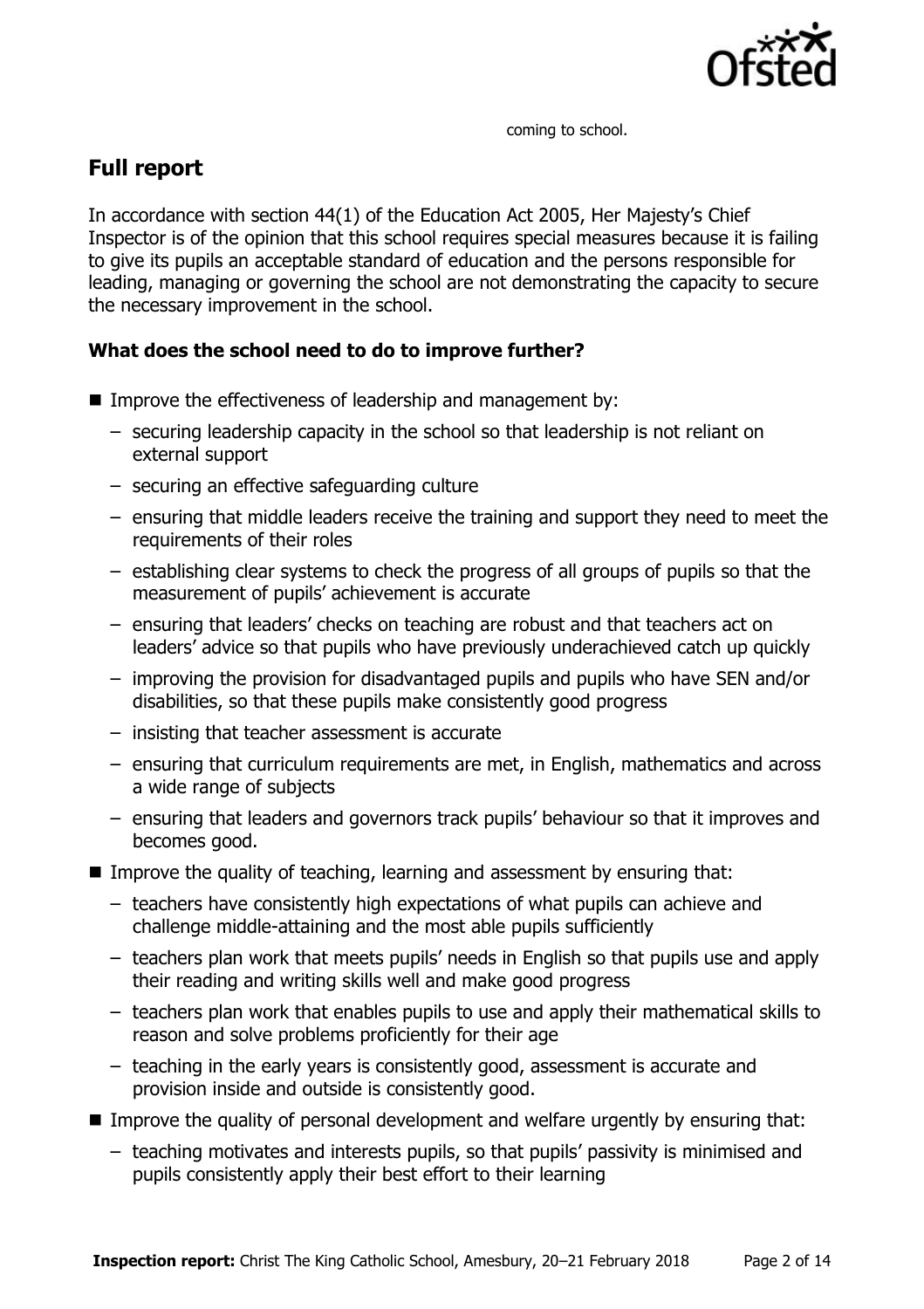

- learning time is used to its full extent across the day
- safeguarding systems minimise pupils' risk of harm and support the most vulnerable pupils to achieve consistently well.

An external review of the school's use of pupil premium should be undertaken in order to assess how these aspects of leadership and management may be improved.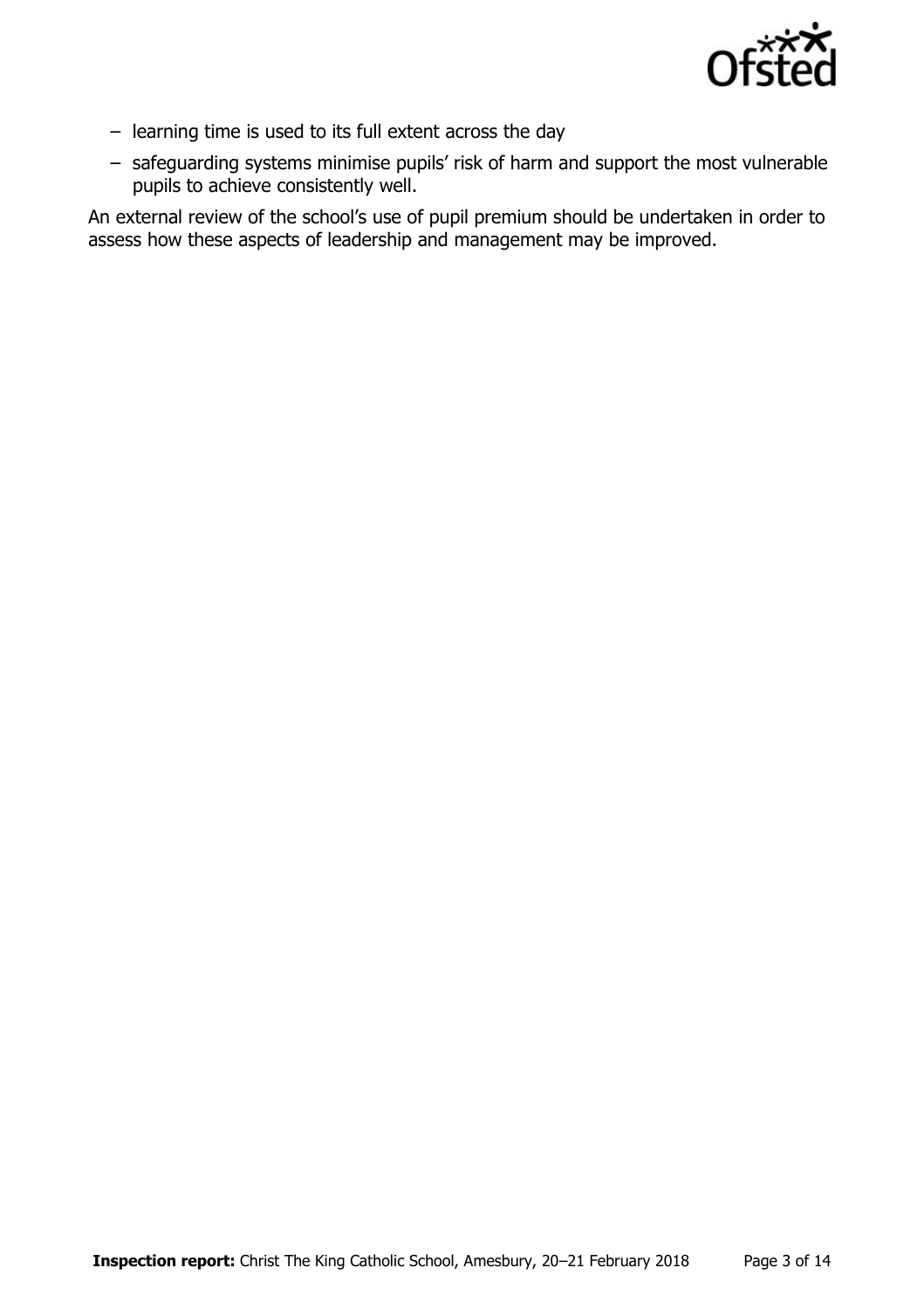

# **Inspection judgements**

#### **Effectiveness of leadership and management Inadequate**

- Over time, leadership at the school has been ineffective. Endemic weaknesses remain unresolved. Low expectations of teaching and pupils' progress and achievement are too freely accepted. The school is failing to provide an acceptable standard of education for its pupils.
- Weak strategic leadership at the school has resulted in widespread failings. Significant staff changes, problems with staff recruitment and changes to middle leadership have led to poor adherence to school policy. However, this does not fully explain the reasons for the school's decline. Senior leadership has not a secured an effective safeguarding culture neither has it dealt with weak teaching or pupils' underachievement well enough. The capacity to bring about further improvement is poor.
- Senior leaders do not work strategically to improve pupils' progress and achievement. Leaders have not ensured that assessment systems are fit for purpose. Despite considerable support from the local authority, an accurate whole school system to track the performance of individual pupils and groups is not yet in place. Currently, leaders are implementing basic systems. This is helping them to gain a more accurate picture of the extent of pupils' underachievement. However, this has not been in place long enough for them to use this information to remedy gaps in pupils' learning.
- Leaders do not check the quality of teaching, learning and assessment adequately. Leaders do not provide staff with the guidance and support they need to improve their teaching. As a result, teachers have gaps in their skills and subject knowledge. This restricts the progress that pupils make.
- Middle and senior leaders do not receive the training and support they need to carry out their roles successfully. Leaders' development is too dependent on external support. Middle leaders are beginning to check pupils' achievement in their subjects and phases through book scrutiny. They also undertake some lesson monitoring. However, senior leaders do not have full oversight of this work. As a result, middle leaders have limited impact on the quality of teaching, learning and assessment overall.
- Senior leaders do not analyse records concerning pupils' behaviour adequately. Leaders are unaware whether the regularity of occasions when pupils demonstrate challenging behaviour or persistent disruption are reducing or increasing over time.
- Leaders do not check the impact of the wider curriculum. The curriculum is too narrow. Teaching does not deepen pupils' understanding or require pupils to use and apply their English and mathematical skills across a wide range of subjects.
- Leaders do not evaluate the impact of the sports premium funding. They allocated a large proportion of funding for the last academic year to training their staff. No evaluation of the impact of this work exists. No plan is in place for this academic year. An additional sports coach enables pupils to benefit from specialist teaching. However, leaders do not have oversight of this work.
- Leaders' analysis of the impact of pupil premium funding is not fit for purpose. This makes it difficult for governors to hold leaders to account for how they spend it. Leaders' actions are not enabling disadvantaged pupils who have previously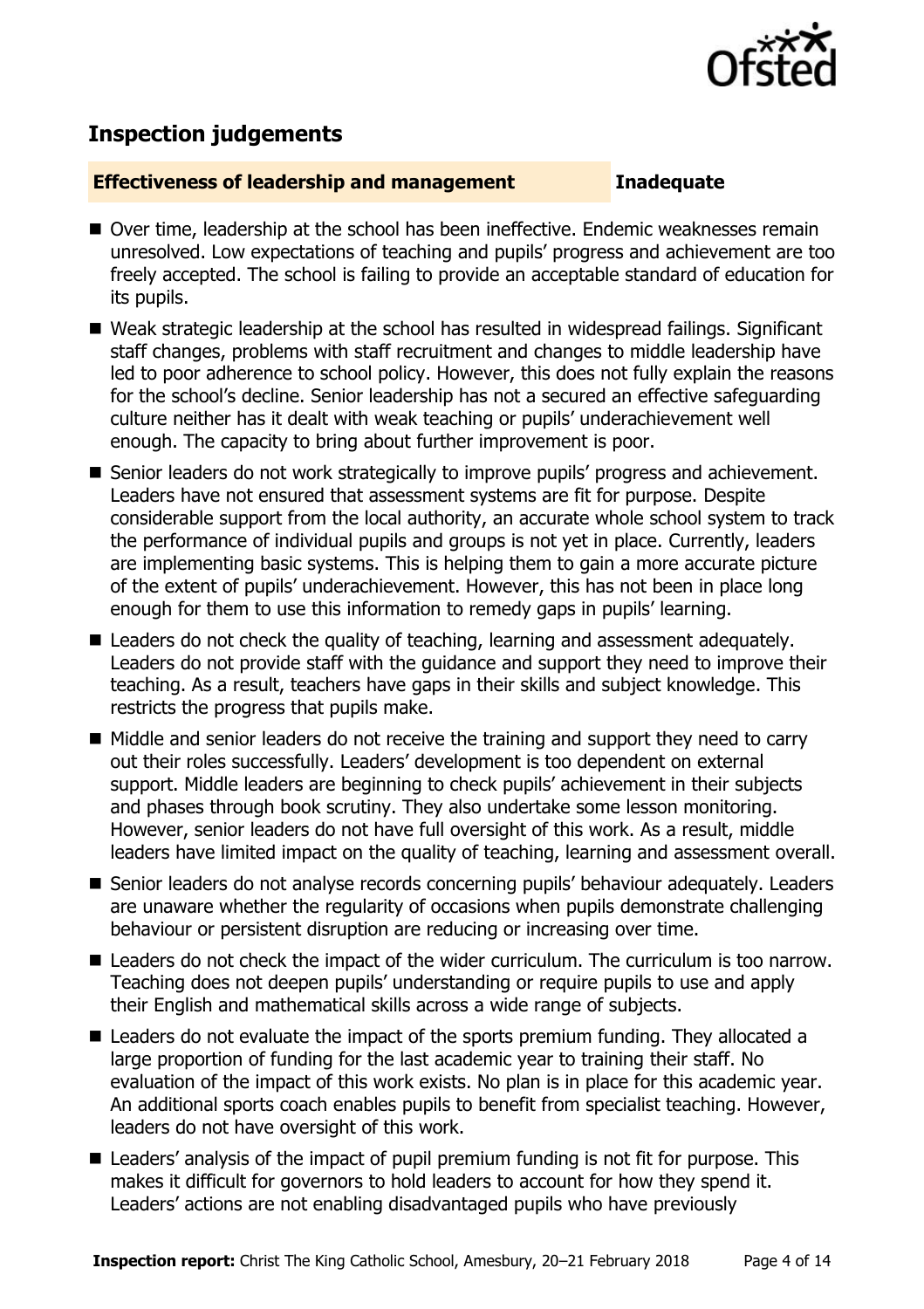

underachieved in reading, writing and mathematics to catch up quickly enough.

- The leadership for pupils who have SEN and/or disabilities is weak. Current support from the consultant headteacher, in the last few weeks, is ensuring the establishment of systems to measure pupils' progress and identify actions for improvement. However, much of this work remains at the planning stage. As a result, it is too early to see any impact on raising pupils' academic achievement.
- Across this academic year, the local authority and diocese have provided a comprehensive package of advice and support. However, school leaders have not coordinated or managed this support well enough, nor have leaders responded to the advice provided swiftly enough. As a result, leaders' impact on raising pupils' achievement remains too limited.
- A significant majority of respondents to Ofsted's online questionnaire, Parent View, raised concerns about leadership and management, the quality of teaching and the progress that their children make. Less than one third of respondents would recommend the school to another parent. Conversely, a small number of parents spoken to during the inspection were very satisfied with the school.
- The consultant headteacher, who has been in post for three weeks, is tenacious in his work. He is making swift inroads to develop school-wide strategies and improve some teaching. Already, more staff are following his guidance. Early signs suggest that actions are beginning to ensure a greater consistency of approaches across the school. However, it is too early to see the impact of his work on improving pupils' outcomes.

#### **Governance of the school**

- Governors have not been successful in halting the decline in the school's performance. However, in recent months, changes to the leadership of the governing body are bringing about improvements to the way that governors work.
- Minutes of governors' meetings show that, over time, governors have asked challenging questions of school leaders. However, until recently governors did not follow matters up with sufficient rigour when leaders did not provide them with vital information. This made it difficult for governors to hold leaders to account for their failures in raising pupils' achievement successfully.
- The current leadership of the governing body insists that school leaders receive clear guidance about what governors expect, when they expect it, and how they will measure impact. Despite this, governors still find it difficult to gain the information they need. They are working in close partnership with the local authority and diocese to remedy the inherent weaknesses and widespread underachievement at the school. For example, the recent action to appoint the consultant headteacher to bolster the leadership in the school is already having a positive impact at the school.

#### **Safeguarding**

■ The arrangements for safeguarding are not effective. Leaders have not ensured that vetting checks to ensure staff's suitability to work with children have been completed in line with legislation for all staff. The school has been slow to respond to the actions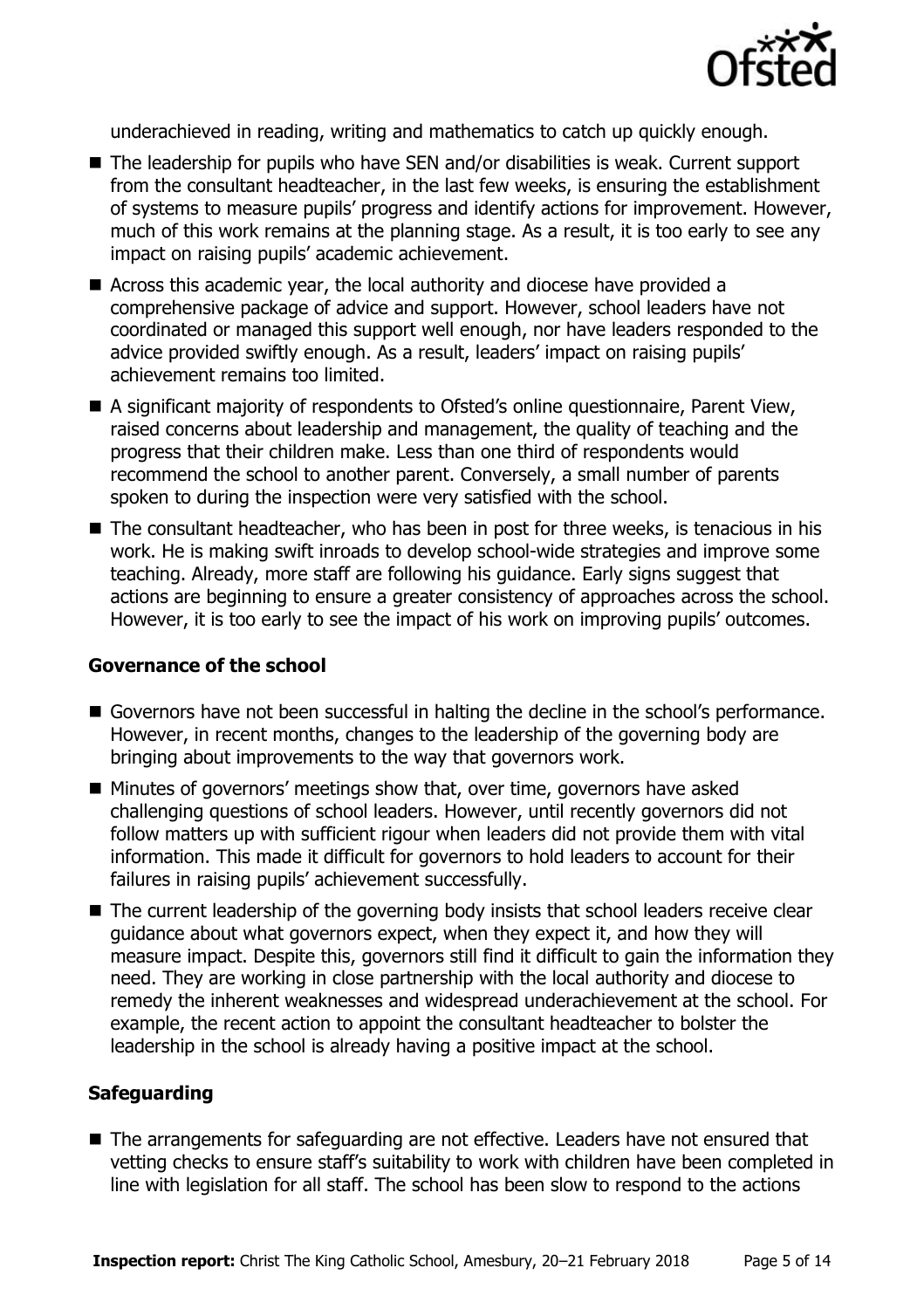

from the local authority annual safeguarding audit.

- Newly appointed staff receive a safeguarding induction. Staff training has taken place in line with requirements. However, some staff are unsure of how to apply their training to their daily work. Leaders do not ensure that staff's understanding of training is checked.
- Designated safeguarding leaders (DSLs) have not consistently followed guidance set out in the school's safeguarding policy. Staff know that if they have a concern about a child, they must quickly inform one of the DSLs and fill in a concern form. Most staff know who the DSLs are. However, staff do not receive feedback on the actions that DSLs take.
- Safeguarding records are disorganised. Until recently, staff did not know how to escalate their concerns when this was needed to prevent children being at risk of harm. On occasions, staff have wrongly been left to resolve issues themselves. The consultant headteacher is modelling effective practice and some improvements are beginning to be evident.
- **Pupils talk with confidence about how to keep safe in and out of school. They** understand the risks of the internet and sharing information.

### **Quality of teaching, learning and assessment Inadequate**

- Teaching is inadequate. Teaching does not meet the needs of pupils well enough. Leaders' actions have not brought about necessary improvements or ensured that teaching meets national curriculum requirements. As a result, pupils have considerable gaps in their knowledge, understanding and skills. This restricts the progress that pupils make towards attaining the standards expected for their age.
- Assessment has been inaccurate in the past. Poor assessment practices persist in the majority of classes and year groups. Consequently, teachers do not plan work that is matched to pupils' needs. All too often, tasks are too easy or do not motivate and interest pupils. This goes unchecked by leaders and so pupils' underachievement continues.
- Teachers' expectations are too low. Teaching does not challenge middle-attaining or the most able pupils. Low-attaining pupils do not receive sufficient exposure to work appropriate for their age. Too many teaching sessions finish earlier than necessary; transitions between lessons are overly long. Learning time is not used to its full extent across the school. This is wrongly accepted as the norm.
- The teaching of mathematics does not encompass all aspects of the curriculum. It does not challenge pupils to deepen their conceptual understanding of mathematics. Pupils' ability to reason and solve problems is therefore not sufficiently developed. The teaching of calculation is improving pupils' fluency in number gradually. However, middle-attaining and the most able pupils have to do work that is too easy, or repeat learning they have already achieved, before they receive tasks that provide them challenge.
- The teaching of English is poorly planned. The teaching of phonics and early reading is not strong enough over time. There are considerable differences in the quality of teaching phonics across key stage 1. Pupils in the same year group do not have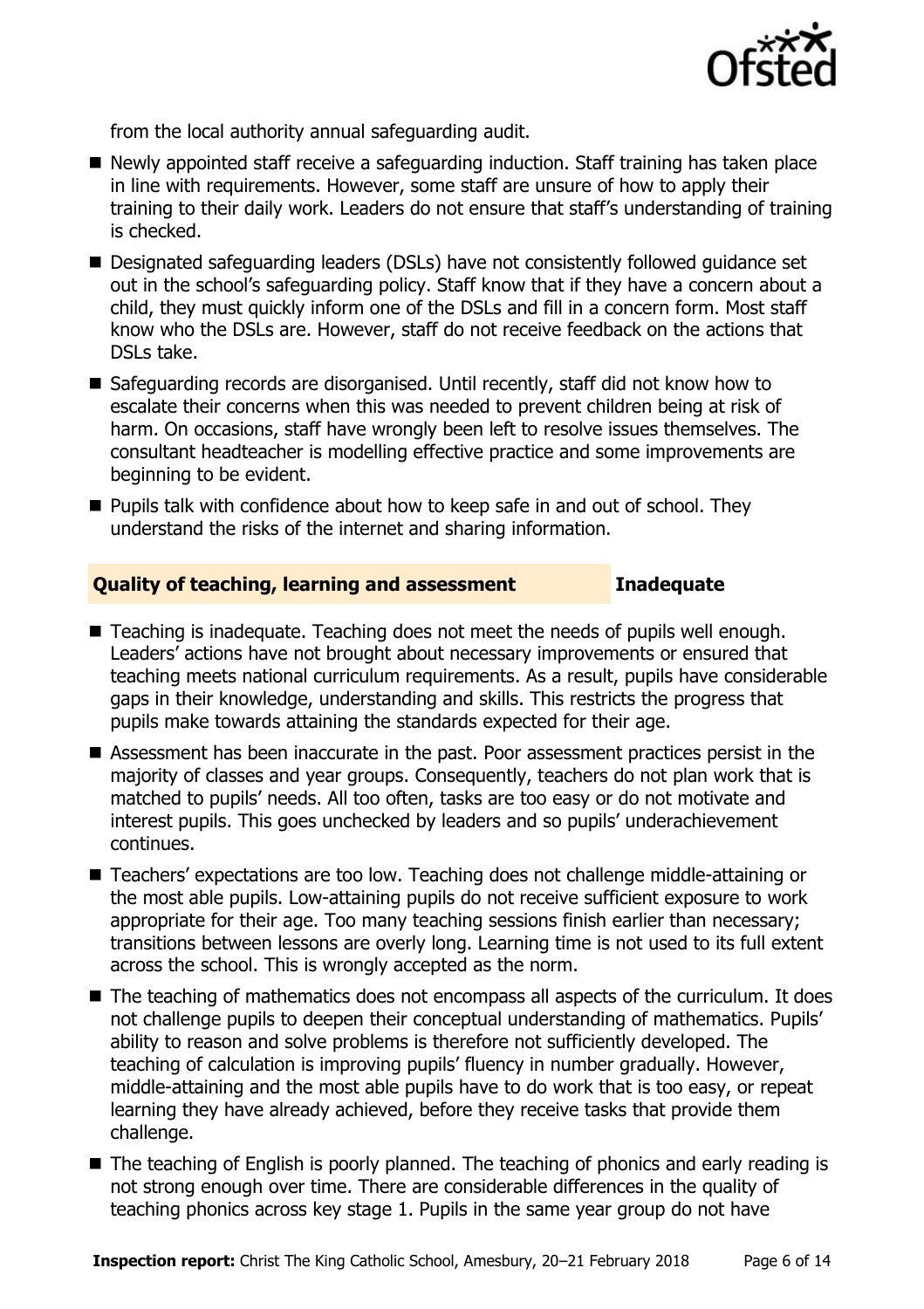

equitable provision because teaching quality varies considerably across classes.

- Teaching does not require pupils to write with the depth, accuracy and detail expected for their age. Over time, the teaching of spelling, punctuation and grammar has been too limited in some year groups. Teaching does not routinely pick up pupils' weaknesses in these areas. In upper key stage 2, teaching is not making amends for pupils' prior underachievement. Pupils are not catching up quickly enough towards the standards expected for their age.
- The impact of additional adults is too variable. Adult support does not assist pupils to gain independence in their learning or help pupils develop their skills and knowledge. At times, teachers do not deploy other adults well enough to support learning activities on offer. This limits the impact of additional adults' work on accelerating pupils' learning.
- Teaching for pupils who have SEN and/or disabilities is not closely matched to pupils' learning needs. Consequently, pupils do not gain full access to the curriculum in some classes. Leaders' actions are not remedying weaknesses in provision quickly enough. Planned interventions to support these pupils are not monitored closely enough. As a result, teaching does not enable this group of pupils to make the progress of which they are capable.
- Increasingly, pupils in the resource base receive teaching that meets their needs. Teachers' assessments are usually accurate. However, on occasions teachers' low expectations persist and older pupils are not sufficiently challenged.

### **Personal development, behaviour and welfare Inadequate**

#### **Personal development and welfare**

- The school's work to promote pupils' personal development and welfare is inadequate. Leaders have not applied safeguarding guidance stringently; staff have not followed policies. Records for pupils who are at risk of harm are disorganised and do not meet requirements.
- Weak management and analysis of the school's system to track pupils' behaviour limits pupils' personal development and well-being. When pupils receive sanctions because they do not meet the criteria set out in the school's behaviour policy, staff make a record in the school's 'lost playtime file'. However, leaders do not analyse these records over time. Leaders do not explore the reasons for pupils presenting challenging behaviour or being persistently disruptive adequately.
- **Pupils do not have full confidence that when they raise concerns these are resolved** quickly. Pupils say that when bullying happens staff listen and deal with it but incidences of bullying sometimes reoccur.
- The curriculum does not encourage pupils well enough to show determination in their learning and make sufficient progress in their work. As a result, pupils are not well prepared for their next stage of education.
- **Pupils generally play well together at lunchtimes. Pupils from the additional resource** base are included in all social times outside successfully. Year 6 buddies support other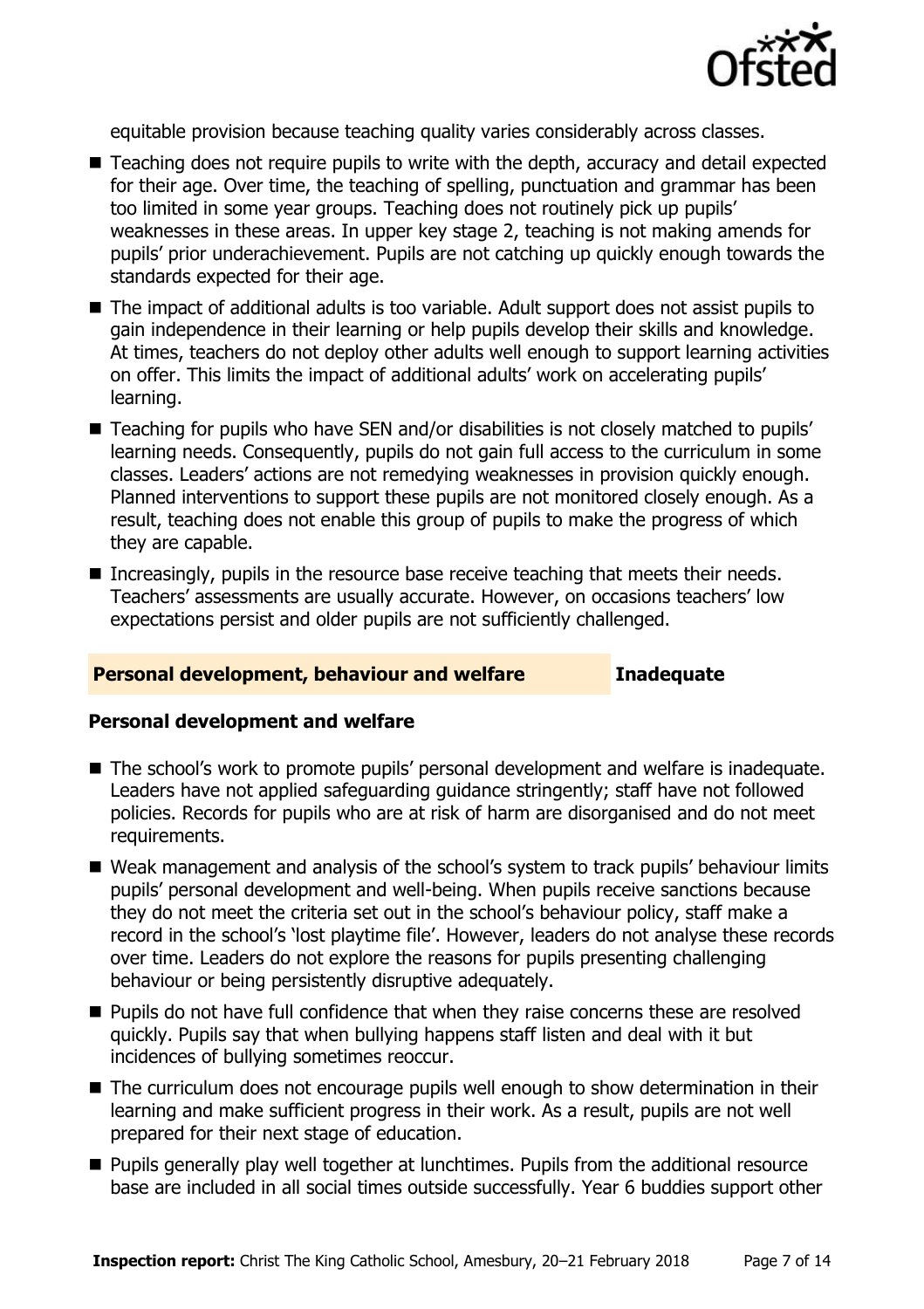

pupils at breaktimes and lunchtimes well.

- Breakfast club is a positive start to the day for pupils. Pupils enjoy attending and benefit from a healthy breakfast so they are ready to learn.
- **Pupils who have SEN and/or disabilities receive caring support to meet their emotional** needs. However, pupils' learning and progress is not checked robustly. As a result, these pupils are not well prepared for their next steps because their academic progress is too inconsistent.
- **Pupils who attend the resource base benefit from positive care and emotional support.** Increasingly these pupils' personal needs are met.

#### **Behaviour**

- The behaviour of pupils requires improvement. At times, lower-attaining pupils stop work when additional adults leave a work-group. Pupils resume learning when the adult returns, but learning time is too often lost in between.
- Some pupils are too passive. Most pupils work through tasks set for them but do not apply their best effort. All too often, work is not demanding enough for the middleattaining and the most able pupils. Teachers do not notice quickly enough when pupils stop concentrating on what they are supposed to do. Consequently, this limits pupils' progress over time.
- Pupils' attendance is broadly in line with national averages. There is no significant difference in the attendance rates of different groups of pupils. However, until recently persistent absenteeism has gone unchecked. In the last few weeks, school leaders have started to monitor persistent absence more closely. Consequently, they have accurately identified those pupils who have previously been poor attenders to school. The rates at which pupils are excluded from the school are low. Pupils agree that there is an inclusive culture in the school.

#### **Outcomes for pupils Inadequate**

- **Pupils' progress and achievement have declined significantly since the last full** inspection. Leaders' actions have not stemmed this decline. As a result, pupils' underachievement is prevalent across the school. Current teaching is not enabling pupils who have previously underachieved to catch up. Pupils whose previous attainment was average and the most able pupils do not make the progress that they should.
- Leaders' assessment systems are not fit for purpose. Despite training from the local authority, teachers' assessments are too often inaccurate.
- $\blacksquare$  The proportion of pupils who reach the standards expected of them in reading, spelling, punctuation and grammar and in mathematics at the end of key stage 2 has been consistently too low. Pupils' rates of progress are among some of the lowest seen nationally. Pupils' outcomes in writing declined considerably in 2017.
- At key stage 1, published outcomes showed some improvement in 2017. However, pupils' rates of achievement in reading, writing and mathematics remain lower than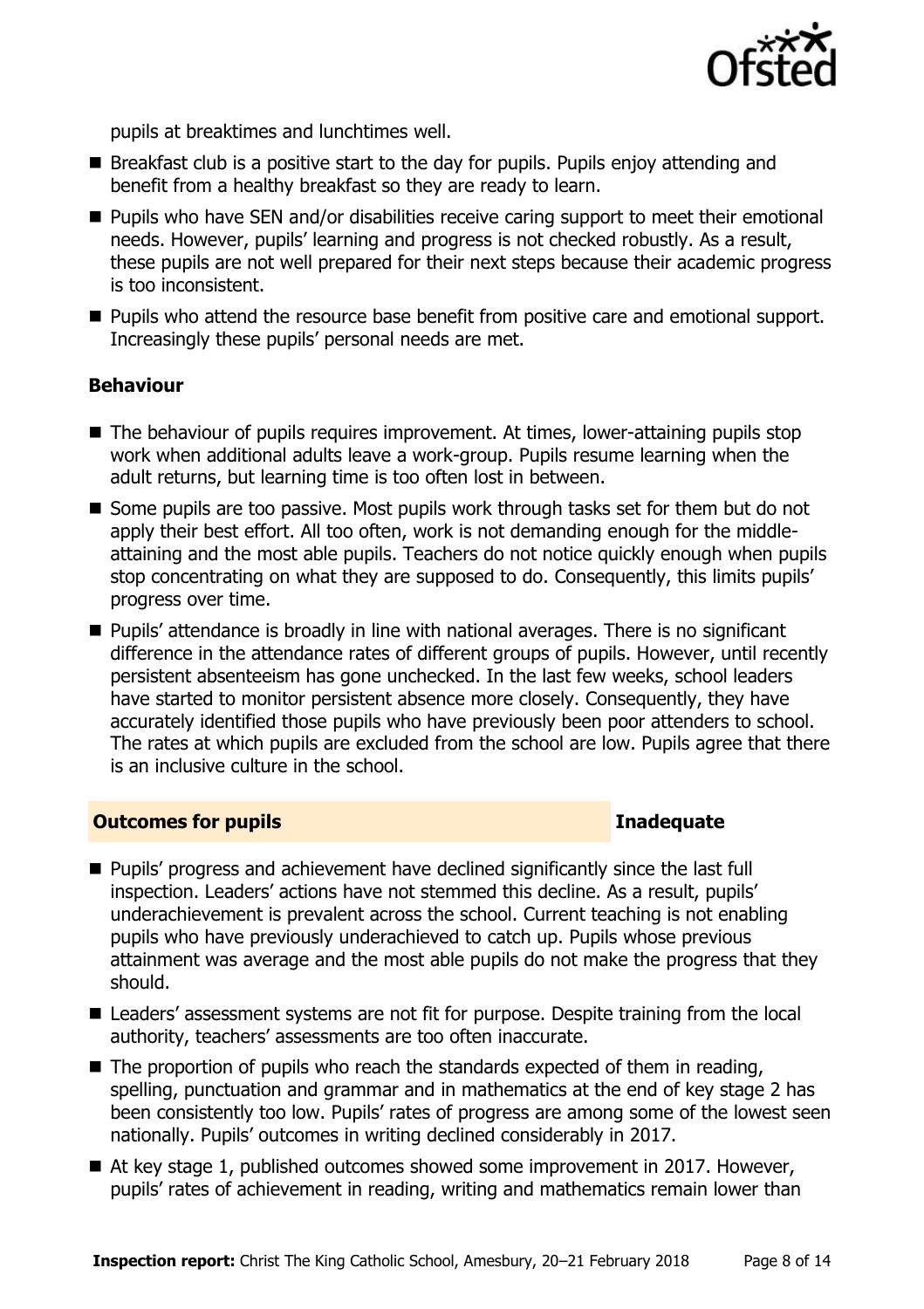

those found nationally. The progress of current pupils is also too variable. Pupils do not receive adequate exposure to challenging tasks in English, mathematics and across a wide range of subjects. The curriculum restricts the progress that pupils make.

- Across the last three years, the proportion of pupils who meet the required standard in the phonics screening check has declined. It is below the national average. This year, leaders' tracking of pupils' progress is strengthening and this is helping them to target additional support effectively on those who need it. However, the current teaching of phonics is not good enough. Pupils do not use and apply their phonics and spelling skills well enough. As a result, current pupils do not make the progress of which they are capable.
- The proportion of children who reach a good level of development, the standard that is expected at the end of early years, has been consistently below the national average for the last three years. While there is gradual improvement towards the national average, current children are making insufficient progress over time from their different starting points.
- The progress of pupils who have SEN and/or disabilities is too inconsistent over time. This is because teaching is not closely matched to pupils' needs. Sometimes pupils cannot access learning because they are not given the resources to support them or because the tasks that teachers set are too difficult.
- Emotional and social support for pupils who have SEN and/or disabilities is successful. This includes planning on an individual basis to provide social skills programmes, play therapy, mentoring and extended transition visits to secondary school for vulnerable pupils in Year 6 to prepare them for the start of Year 7.
- **Pupils who attend the resource base make uneven progress. In recent weeks work on** offer is more closely matched to pupils' needs. However, there are occasions where teachers' expectations are not high enough and some pupils are not sufficiently challenged.
- Disadvantaged pupils do not make the progress that they should. Weak teaching and poor oversight of the progress of this group means that there is a wide difference between disadvantaged pupils' current achievement and the standards that are expected nationally.

### **Early years provision Inadequate**

- Leadership of the early years is weak. Until very recently, leaders have not held teachers and adults to account for the quality of education provided. Learning time is not used to its full extent. Transitions to and from lessons are too long. Leaders did not pick this up until very recently. As a result, learning time is wasted and children do not receive the teaching they need to make good progress.
- Until recently, leaders' analysis and assessment of children's knowledge and skills when they entered the early years has not been fit for purpose. This has made it difficult to ensure that children get the support they need. Inaccuracies in the assessment when children join has also restricted leaders' ability to measure both individual children's progress and the progress of groups of children over time.
- Teaching does not build on what children know, can do and understand. Teacher-led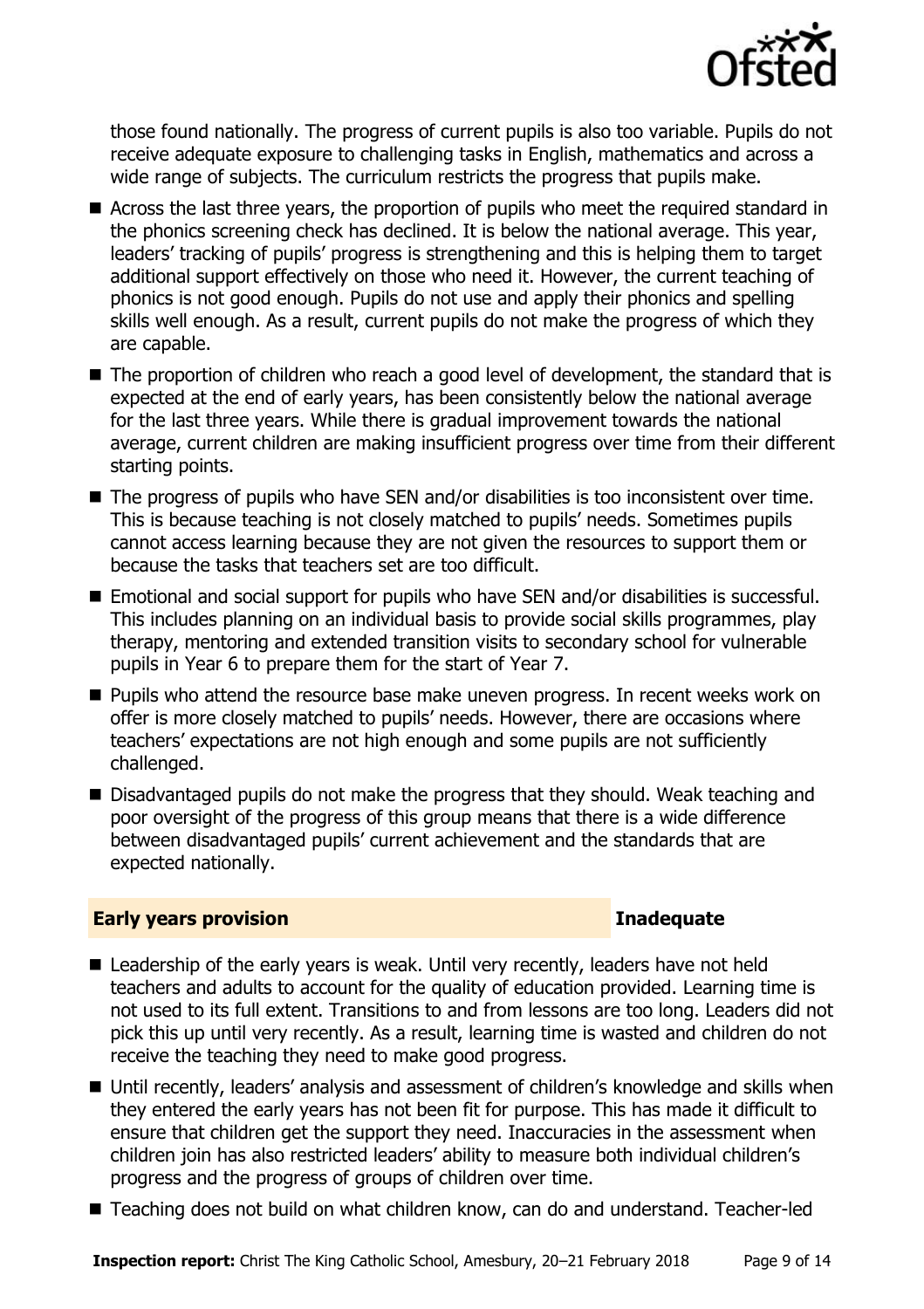

sessions are focused and children usually listen well. However, children do not get the direction and structure they need to learn well. When children are exploring and working with greater independence, teachers allow too many to wander from task to task. Staff do not support children well enough so that they remain interested and sustain concentration. They do not make sufficiently pertinent assessments of children's learning to establish the child's next steps.

- **Poor assessment practices restrict children's progress. Until very recently, teachers'** assessments have focused on what children are doing rather than what they are learning. Teachers have received training on how to plan experiences that fill gaps in children's knowledge and understanding. However, it is too soon see the impact of this work.
- The teaching of phonics is not good enough. Children are quick to recall the sounds they are taught. However, they are not able to apply their knowledge to forming letters well enough. For example, when children are asked to write letter shapes in the air, teachers do not pick up when children make mistakes. Teachers do not model writing accurately. As a result, children copy misspelled words and practise and learn incorrect phonics and spelling. Children do not make sufficient progress from their starting points. The quality of their letter and number formation remain too weak for children who entered the school with skills and knowledge expected for their age.
- The outdoor area is not used well. Children are supported through adult-led activities and achieve the tasks set for them. However, when children are experimenting with resources or attempting to cooperate and undertake tasks independently, they are less successful. Some children do not use the equipment on offer appropriately, or they run around the area or clamber over equipment. Support and direction by adults does not sufficiently help children make the most of what is on offer. As a result, adults do not foster children's personal and social skills well enough.
- Very recently, the inside environment has been rearranged to form a range of learning areas. Children are increasingly confident in exploring these areas. They show a keenness to follow instructions and have good relationships with adults and their peers.
- Staff training is having a positive impact on staff's subject knowledge. However, it is not yet having the impact on improving teaching and raising children's progress and achievement.
- Staff do not support children with limited speaking skills sufficiently for them to catch up quickly enough.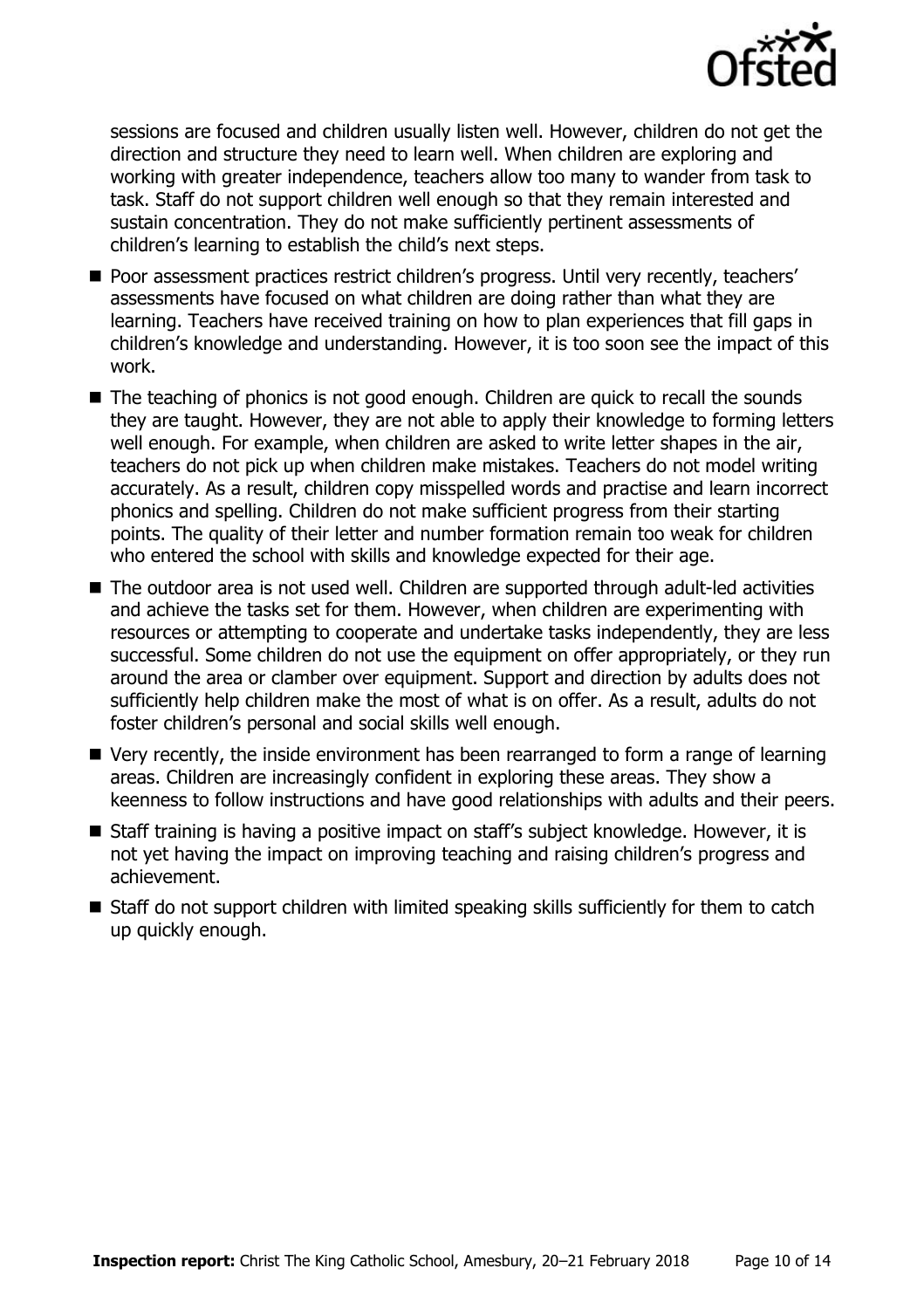

# **School details**

| Unique reference number | 126423    |
|-------------------------|-----------|
| Local authority         | Wiltshire |
| Inspection number       | 10045146  |

This inspection of the school was carried out under section 5 of the Education Act 2005.

| Type of school                      | Primary                          |
|-------------------------------------|----------------------------------|
| School category                     | Maintained                       |
| Age range of pupils                 | 4 to 11                          |
| <b>Gender of pupils</b>             | Mixed                            |
| Number of pupils on the school roll | 236                              |
| Appropriate authority               | The governing body               |
| Chair                               | Miranda Thomas                   |
| <b>Headteacher</b>                  | Jerome McCormack                 |
| Telephone number                    | 01980 622039                     |
| Website                             | www.christtheking.wilts.sch.uk   |
| Email address                       | admin@christtheking.wilts.sch.uk |
| Date of previous inspection         | 4-5 June 2014                    |

### **Information about this school**

- There have been considerable staff changes since the last inspection, including in the resource base.
- Since 29 January 2018 there has been a consultant headteacher deployed full time. The substantive headteacher was absent for part of the inspection due to ill health.
- This is an average-sized primary school.
- The proportion of pupils known to be eligible for support from the pupil premium is below the national average.
- The proportion of pupils who receive special educational needs support and those who have a statement of special educational needs or an education, health and care plan is above the national average.
- The school has a communication and interaction resource base. This is a specialist provision for 18 primary-aged children with speech, language and communication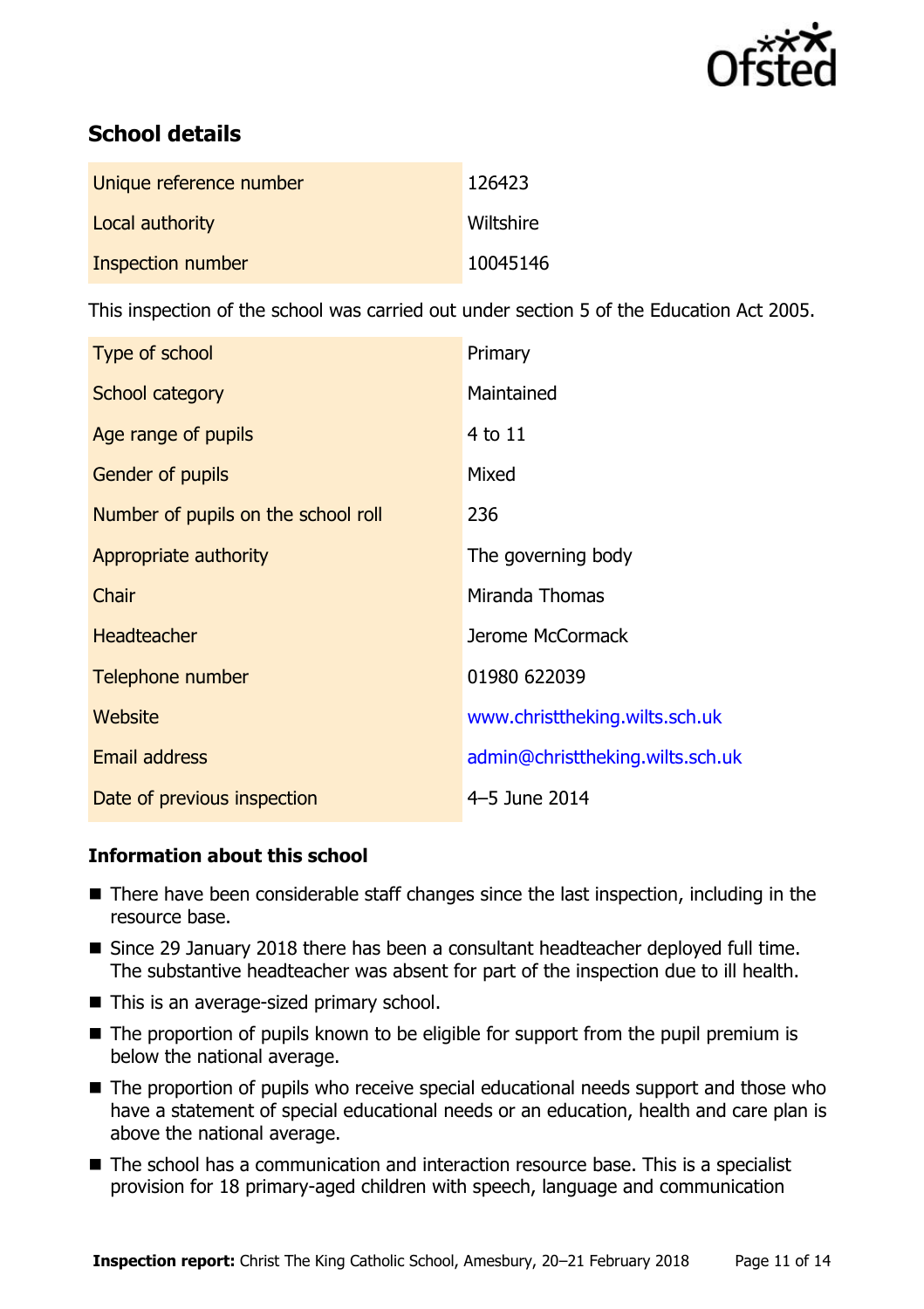

needs.

■ The school does not meet the government's current floor standards, which are the minimum expectations for pupils' attainment and progress in English and mathematics by the end of Year 6. The school is deemed to be a 'coasting school'. This means that over time the school has not performed well and pupils over time do not achieve their potential.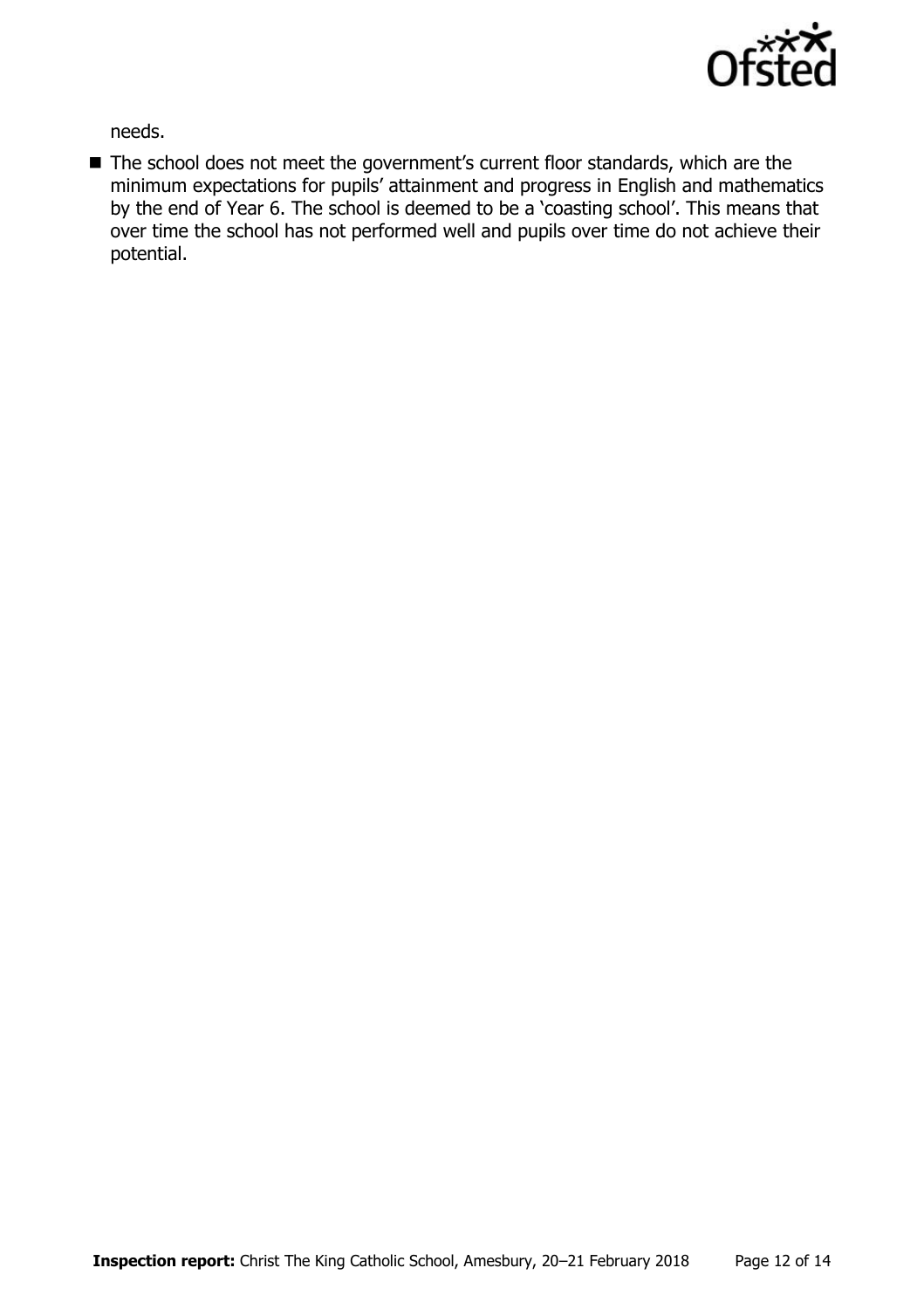

# **Information about this inspection**

- Inspectors observed pupils' learning in visits to lessons across the school, including the resource base, and reviewed pupils' work in books. The inspection team worked in close partnership with leaders to review pupils' progress and provision over time.
- Inspectors talked with groups of pupils to seek their views about the school. Inspectors also listened to the views of many pupils during lessons, breaktimes and lunchtimes. Inspectors listened to pupils read from Year 2 and Year 5.
- **Inspectors held meetings with the substantive headteacher, the consultant** headteacher, the deputy headteacher and middle leaders in the school. Inspectors met with representatives of the governing body and the local authority. A telephone conversation was held with the director of education for the Catholic Diocese of Clifton.
- Inspectors scrutinised a number of school documents, including: the school's action plans; the school's view of its own performance; pupils' performance information; governors' minutes; records relating to behaviour; checks on teaching and learning; pupils' attendance information and a range of safeguarding records.
- Inspectors observed pupils' behaviour in lessons, at lunchtimes and breaktimes and around the school.
- Inspectors held a meeting with the lead teacher from the school's additional resource base.
- Inspectors considered 48 responses to the online survey, Parent View, as well as 24 free-text responses from parents. Inspectors also talked to parents during the inspection to seek their views of the school and the education that their children receive. Inspectors met with a range of staff to gather their views and considered 13 responses from the online staff questionnaire.
- An inspector visited breakfast club.

#### **Inspection team**

| Julie Carrington, lead inspector | Her Majesty's Inspector |
|----------------------------------|-------------------------|
| <b>Andrew Brown</b>              | Ofsted Inspector        |
| <b>Kathy Maddocks</b>            | Her Majesty's Inspector |